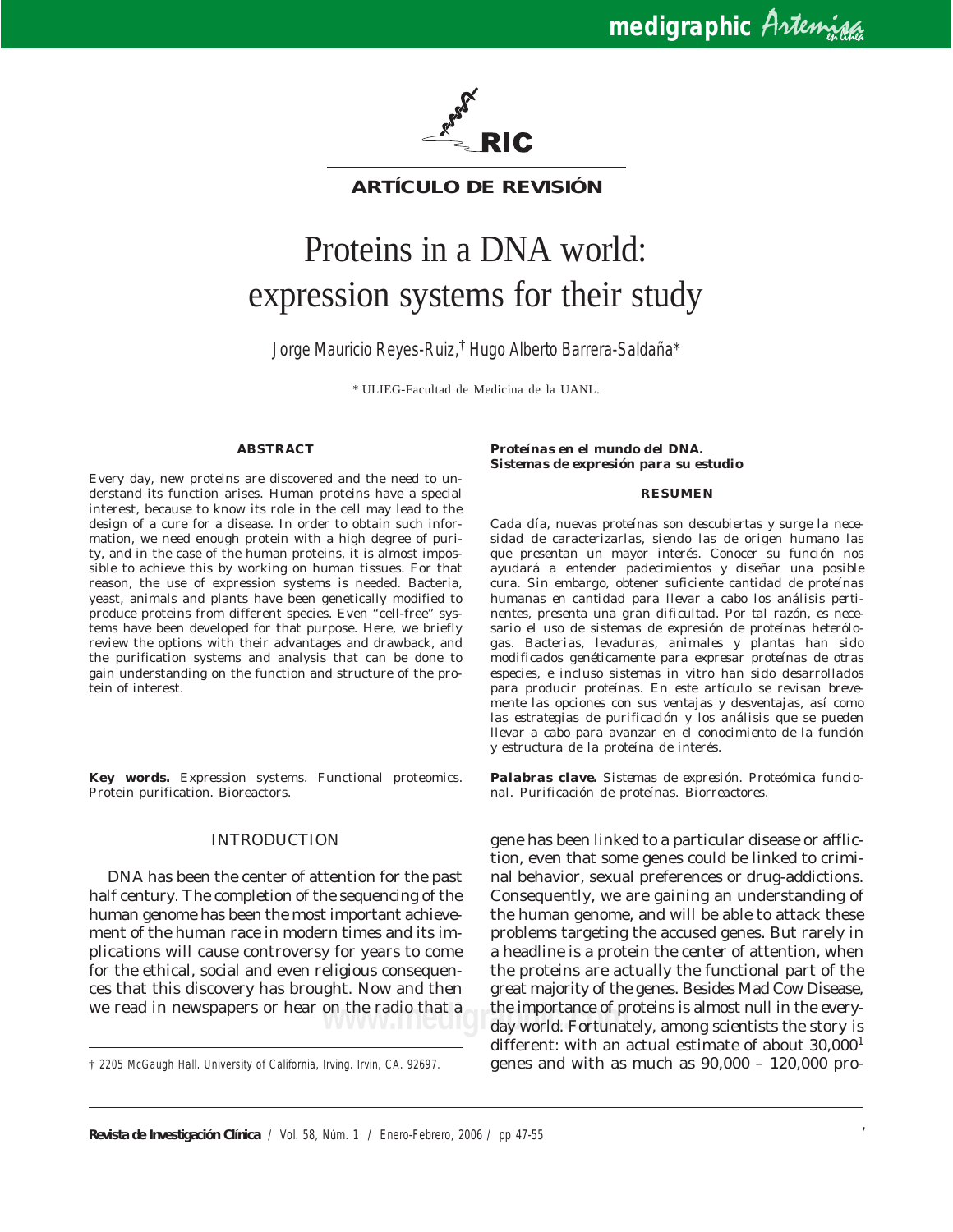

*Figure 1. Selection of the expression system. In order to make the right selection, one must consider the complexity of the protein to be expressed, the cost and the easiness of handling. Despite the low cost and easy manipulation of cell-free systems, bacteria and yeast, complex proteins will be hard to produce successfully; cell culture, on the other hand, will be able to produce complex proteins, but the cost and the need of specialized facilities make it less appealing, though necessary frequently. Animals and plants as bioreactors will produce great amounts of biologically active proteins, but the cost implied in the maintenance and other factors, such as the time needed to harvest and the cost of purification from complex tissues add up significantly.*



*Figure 2. Basic strategy to follow in protein studies. Choosing the right expression system can take some time and makes the difference between success and failure. Once the protein is expressed, a purification scheme can then be planned. The use of a TAG should not be overlooked. The ultimate goal will be to gain a major understanding of the function of the protein by performing bioassays and by exploring possible targets for drugs and structural composition.*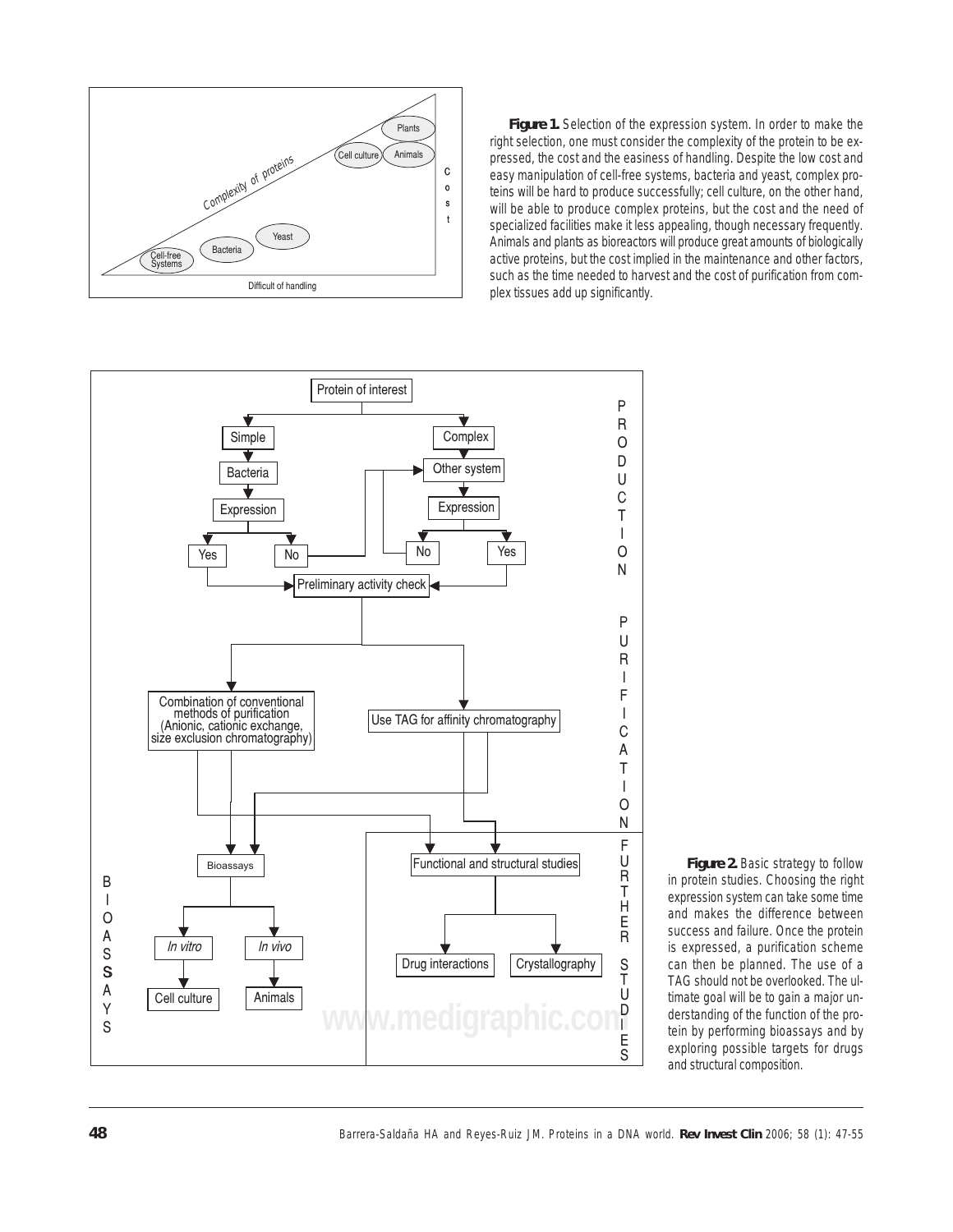teins coded by the human genome (estimates say that because of alternative splicing, a gene on average can code for 3 or 4 proteins) and the function of 50% of these proteins remaining unknown, more studies on proteins rather than DNA are required.

Proteins being the targets of the top-selling prescription drugs, proteomics is expected to make a profit of over \$5 billion in sales by the end of 2005, according to the Proteome Society.<sup>2</sup> Pharmaceuticals on the market target fewer than 500 human gene products<sup>3</sup> sug-gesting that there is an enormous untapped pool of human gene-based targets for therapeutic intervention.

purification. Proper expression and purification tech-Efforts to understand the relationship between protein structure and biological function have intensified, and the huge number of candidate proteins rendered by functional genomics has generated interest in all aspects of protein expression and niques are essential for the large-scale production of pure proteins, which can be used in subsequent analyses, i.e. high-throughput screening and 3-D structure determination. In addition, expression and purification systems that rapidly yield high levels of pure recombinant proteins are fundamental for the identification of target molecules for drug development. The keys to efficient, high production expression systems are good host strains, vectors, and growth conditions. Bacterial, yeast, insect and mammalian cells are the most common types of expression systems used by researchers today.<sup>4</sup>

Once the protein is over expressed, detection methodologies as well as functional tests are used to follow up the protein during another critical step of study: purification.

We will briefly review the most common expression systems (Figure 1) and discuss alternatives for detection, biological assays and purification of recombinant proteins (Figure 2).

# EXPRESSION SYSTEMS

# **Bacteria**

The first choice for the heterologous production of a human protein is *Escherichia coli,* because of the low cost of culture media, the availability of a great variety of strains and expression vectors, their easy handling and acceptable production yields of recombinant proteins in a short time.<sup>5</sup> The drawbacks of this system is that as a prokaryote organism, this bacterium is unable to complete some post-translational modifications, such as glycosylation and formation of disulfide bonds among others, required for many eukaryotic proteins to function properly. Likewise, its codon-usage differs from that of human cells,  $6,7,8$  which leads to low yields<sup>9</sup> or sometimes a truncated protein, a non-functional protein or no protein at all.10 But now there are some improved commercially available strains to overcome some of these limitations. For example, if the protein contains disulfide bonds, proper folding is stimulated with a more oxidizing cytoplasmic environment and Novagen<sup>11</sup> has the AD4A4 and Origami strains mutated in the thioredoxin reductase and glutathione reductase genes to aid for this purpose. When the protein contains a high number of rare *E. coli* codons, one can try to express it using a strain that co-expresses the tRNAs for these rare codons, for example: CodonPlus-RIL, CodonPlus-RP and Rosetta are strains available from Stratagene<sup>12</sup> and Novagen that co-express some rare tRNAs. The regulation of expression can be constitutive or triggered by the addition of an inducer such as IPTG or L-arabinose<sup>13</sup>, or just by a shift in temperature<sup>14</sup>, to turn on the promoter (depending on the vector used). The time to harvest the expressed protein varies between 3 to 12 hrs, depending on the expression levels achieved, or if the protein is toxic for the host. Other bacteria have been used as expression hosts (for example, *B. subtilis,*<sup>15</sup> *Lactococcus, Lactobacillus, Leuconostoc, Pediococcus and Streptococcus spp*16) but *E. coli* remains the most widely used.

### **Yeast**

The drawbacks of *rowia lipolytica*) are more suited for secretion.<sup>19,20</sup><br>/ote organism, this Among the best-developed systems for large-scale pro-Next in the list of the most commonly used expression hosts is an expanding group of yeasts. Yeasts are attractive hosts for production of mammalian proteins requiring posttranslational processing, because they offer advantages of both eukaryotic biosynthetic mechanisms and bacteria-like growth and handling.<sup>17</sup> Thus for the past years yeasts have been used to overcome the shortcomings of bacterial expression systems. They can provide intracellular as well as extracellular expression by applying short signaling sequences.<sup>18</sup>*Saccharomyces cerevisiae* is usually the first yeast of choice and since it tends to hyperglycosylate secreted proteins, it is primarily used for intracellular production.19 Other yeast strains (i.e., *Pichia pastoris, Hansenula polymorpha, Schizosaccharomyces pompe, Klyveromyces lactis*, and *Yarrowia lipolytica*) are more suited for secretion.<sup>19,20</sup> tein production are those based on *P. pastoris*. 21 Notable advantages of *P. pastoris* compared with *S. ce-*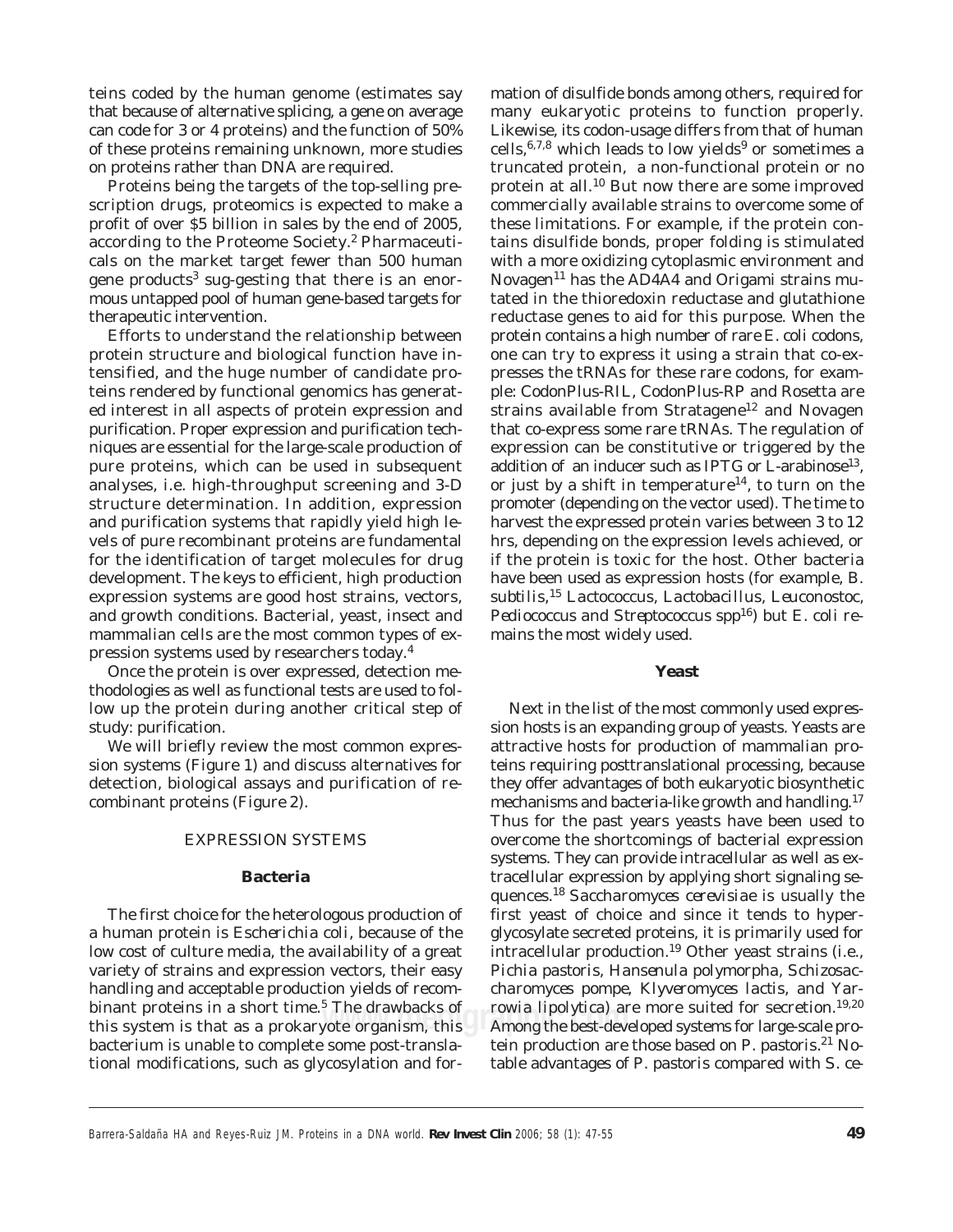*revisiae* are that the former may produce more abundant heterologous protein 10-100-fold and it does not hyperglycosylate them as the latter does upon secretion.21 Both yeasts have a majority of N-linked glycosylation of the high-mannose type, but in *Pichia* the average length of the oligosaccharide chain is 8- 14 mannose residues per side chain, whereas in *Saccharomyces* it is between 50-150 mannoses. In addition, core oligosaccharides in *S. cerevisiae* have terminal  $\alpha$ 1,3 glycan linkages (believed to be responsible for the antigenic nature of proteins produced by secretion from *S. cerevisiae)*, while *P. pastoris* has none.22

One of the most important drawbacks of yeast is the cell wall if the protein is not to be secreted. Breaking the cell wall and recovering the interior of the cell intact can be a major headache. The typical way to do it is by using glass beads, but this has limitations on the size of the sample. For a larger sample, a French Press capable of reaching 24,000 psi or a Bead Mill are better options.

# **Mammalian cultured cells**

Mammalian cells in culture are the next choice. By using a cell line from higher eukaryotes one can usually avoid most of the problems encountered in the bacteria or yeast systems, but at a steep price: the cost is sky-high when compared to bacteria or yeast cultures, handling requires trained personnel and appropiate facilities, there are safety risks and the yield is not necessarily high. Nevertheless, mammalian host cell lines, although non-human, are the protein production vehicles of choice as they are capable of producing proteins with almost human-like glycosylation. Glycosylation is of particular importance for the recognition of "foreign" proteins by the immune system of higher mammals.<sup>23</sup> Pharmacokinetic analysis has shown that insufficient or inconsistent glycosylation results in accelerated clearance of these proteins by carbohydrate specific receptors in the human liver preventing them from fulfil-ling their therapeutic purpose.<sup>24</sup>

# **Insect cells**

Insect cells are valued for their ability to express some recombinant proteins at a higher level than most mammalian expression systems.25 The baculovirus-based system is a eukaryotic expression system and is therefore able to produce overexpressed recombinant proteins with proper folding, disulfide bond formation and oligomerization.<sup>26</sup> This system is also capable of performing many post-translational modifications including O-linked and N-linked glycosylation, phosphorylation, acylation, amidation, carboxymethylation and cleavage of certain proteins to their active forms.27 The most frequently used insect cells that are susceptible to baculovirus infections are Sf9 and Sf21 cell lines. Both of these lines are originally established from ovarian tissues of *Spodoptera frugiperda* larvae. These cell lines may be grown in suspension and can therefore be used in a bioreactor.<sup>26</sup> High Five cells, derived from *Trichoplusia ni* egg cell homogenates, have been shown to be capable of expressing significantly higher levels of secreted recombinant proteins compared to other insect cells.<sup>28</sup> They can be transformed by baculovirus or by using liposomes.

In contrast to the baculovirus system, the *Drosophila* system relies on stable cell lines that express the foreign protein.29 Since the *Drosophila* cells will spontaneously incorporate hundreds of copies of the transfected genetic information, the expression levels should be very high, and no extensive testing of transfected clones for expression is required. Stable cell lines can be established after co-transfection with a plasmid that confers resistance to the antibiotic hygromycin B.30 The expression of the foreign protein is under the control of the metallothionein promoter, and the system can be induced by the addition of non-toxic concentrations of metal ions such as copper.<sup>30</sup>

# OTHER INTERESTING ALTERNATIVES

# **Cell-free systems**

rtic expression sys-cometage, only a few cell-free systems have been develo-<br>duce overexpressed comet for *in vitro* protein synthesis. The most frequen-Cell-free protein expression removes the need for cell culture: protein is expressed *in vitro* using cellular extracts that contain all the machinery and biochemical constituents required for transcription and translation. The cellular extract may be obtained either from prokaryotic or eukaryotic cells.<sup>31</sup> The use of *in vitro* translation systems can have advantages over *in vivo* gene expression when the over-expressed product is toxic to the host cell, when the product is insoluble or forms inclusion bodies, or when the protein undergoes rapid proteolytic degradation by intracellular proteases. In principle, it should be possible to prepare a cell-free extract for *in vitro* translation of mRNAs from any type of cell. In practice, only a few cell-free systems have been develotly used cell-free translation systems consist of extracts from rabbit reticulocytes, wheat germ and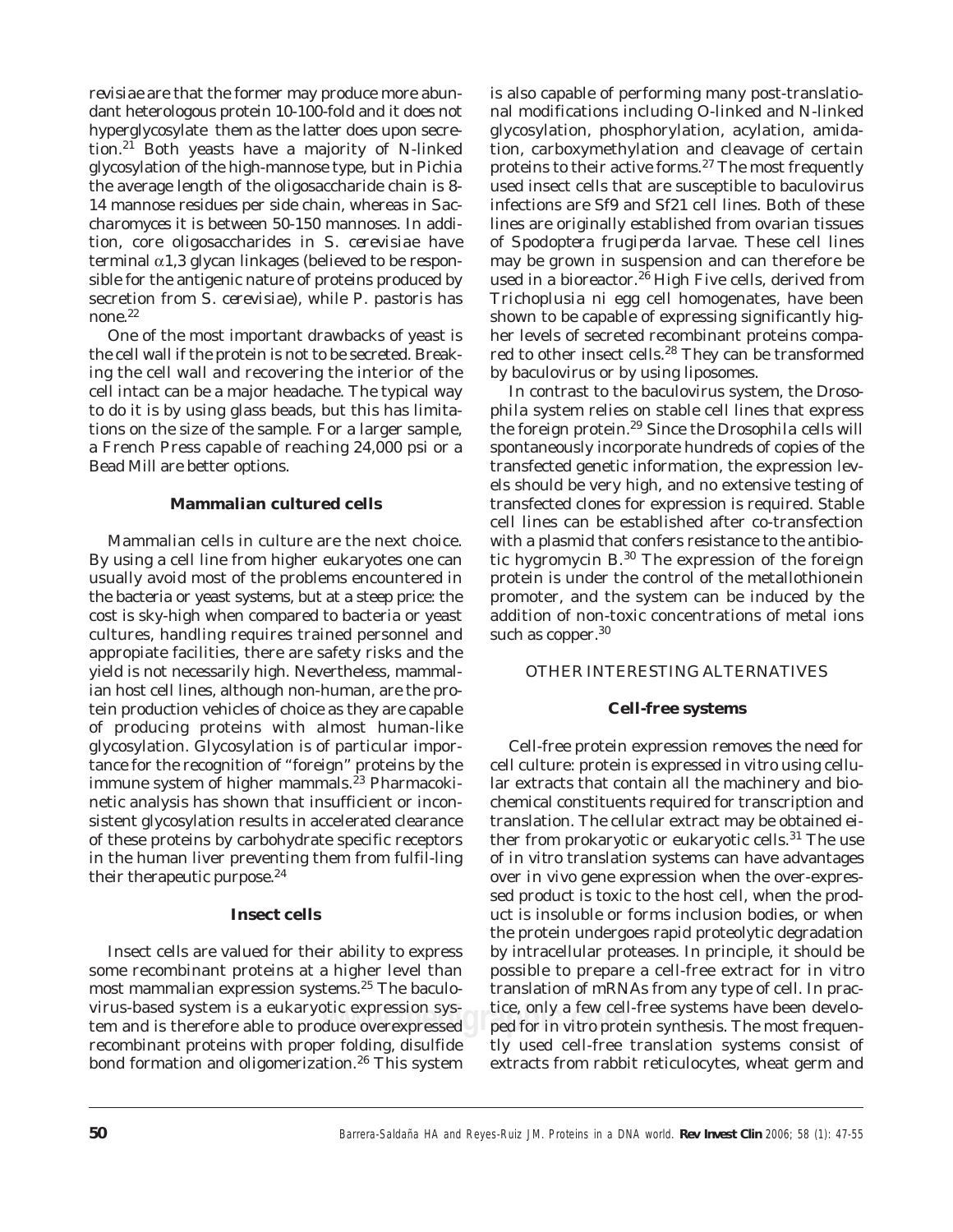*Escherichia coli*. 32,33 All are prepared as crude extracts containing all the macromolecular components (70S or 80S ribosomes, tRNAs, aminoacyltRNA synthetases, initiation, elongation and termination factors, etc.) required for translation of exogenous RNA. To ensure efficient translation, each extract must be sup-plemented with amino acids, energy sources (ATP, GTP), energy regenerating systems (creatine phosphate and creatine phosphokinase for eukaryotic systems, and phosphoenol pyruvate and pyruvate kinase for the *E. coli* lysate), and other co-factors  $(Mg_2^+, K^+, etc.).$  There are two approaches to *in vitro* protein synthesis based on the starting genetic material: RNA or DNA. Standard translation systems, such as reticulocyte lysates and wheat germ extracts, use mRNA as a template; whereas "coupled" and "linked" systems start with cDNA templates.<sup>34</sup> *Escherichia coli*-coupled transcription–translation system yields as much as 6 mg of protein per milliliter of reaction volume.<sup>35</sup>

#### **Plants**

of seed stocks are handicapped by this intrinsically<br>slow rate of growth. Higher plant expression syste- **JIADNIC.COM** The use of plants as expression systems for recombinant proteins is currently receiving a lot of attention all over the world. Plant expression systems have advantages over other *in vitro* expression systems in terms of low production costs. In addition, contamination of endotoxin and animal viruses has been associated with bacterial and eukaryotic cultured cell expression systems for recombinant proteins. Although transgenic plants may contain plant-specific viruses or bacteria, they are not known to be harmful to humans and animals. Thus, using the plant expression systems, several biologically active proteins and peptides for potential pharmaceutical applications, such as vaccine antigens and immunomodulators have been expressed in plants.36,37,38 However, the production of recombinant proteins in higher plants has drawbacks, which can make this system less attractive from an economic standpoint. The first drawback is the substantial length of time required from the initial transformation event to small-scale evaluation and production: often 2 years or more. This length is primarily due to the relatively slow growth rates of terrestrial plants relative to other organisms used for protein expression. Hence, the initial generation of transformants, their propagation to flowering, genetic crosses, and production of seed stocks are handicapped by this intrinsically ms are also associated with complex processing issues, because recombinant proteins are produced and

deposited in specific organs such as leaves, fruits, and seeds. These proteins must be purified to homogeneity out of a complex mixture of tissues and cell types, a requirement that can add significantly to the costs of purification.

# **Animals as bioreactors**

Expression of recombinant human proteins in the milk of transgenic dairy animals offers a source of clinically important proteins that cannot be produced as efficiently in adequate quantities by other methods. Milk expression has been reported for at least 17 different proteins in five livestock species, 11 of them at commercially feasible levels of  $>1$  g/l.<sup>39</sup> Concomitant advances have been made in purifying proteins from raw milk. Heterologous proteins have been expressed in the obvious dairy species: cows, sheep and goats. However, pigs and rabbits are also used for selected applications because of their large litters and shorter generation times. The size of the production herd required for a particular application will depend primarily upon total annual needed, the recombinantprotein expression level and the recovery efficiency.

Another approach is the use of the hen, which prom-ises to be a low cost, high-yield bioreactor. More than half of the egg white protein content derives from the ovalbumin gene with four other proteins (lysozyme, ovomucoid, ovomucin and conalbumin) present at levels of 50 milligrams or greater.<sup>40</sup> Taking advantage of the promoter of this gene to express a recombinant protein could bring yields of up to a gram or more. Since modern layers produce 300 eggs per year, three or four hens producing one gram per egg would yield a kilogram of raw product annually.<sup>41</sup> The naturally sterile egg<sup>42</sup> also allows a long shelf life of recombinant protein without loss in activity.43 In spite of these advantages, transgenic procedures for the bird have lagged far behind those of other organisms. Gene transfer into the avian genome has been achieved by the use of retroviruses,  $44$ microinjection of DNA into cytomplasm of fertilized zygotes,<sup>45</sup> and the use of Drosophila transposons.<sup>46</sup> However, the production levels have been only 3 to 38 μg of protein per egg.43 Hence, development of more robust and efficient transgenic methods will be necessary before at-will modification of avian genetic material is feasible.

# **DETECTION**

Once the protein is expressed, one must find a way to detect it throughout the procedure. Western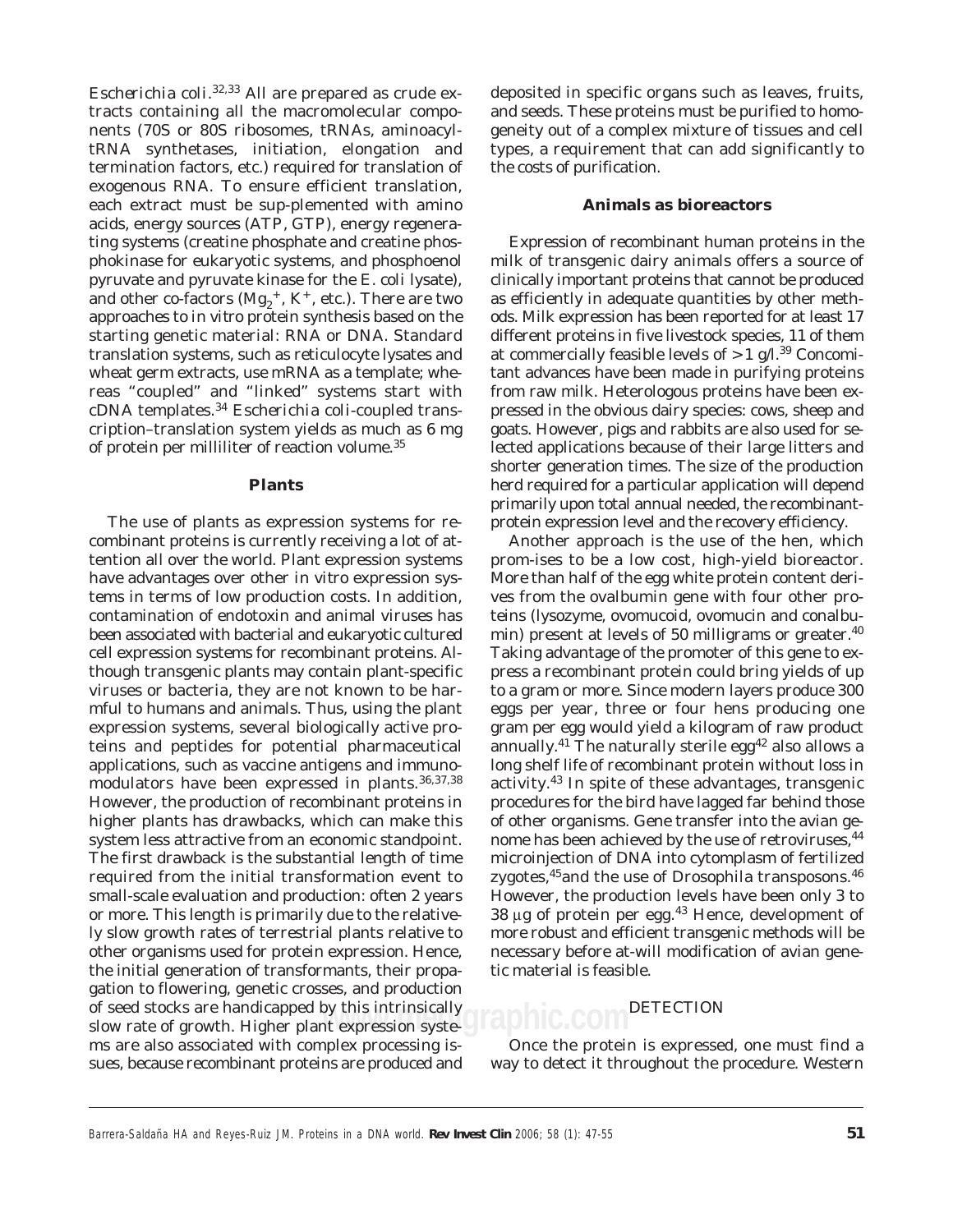blot or immunodetection is the number one choice. The protein is separated in an SDS-PAGE electrophoretically transferred to a membrane and then exposed to antibodies. The first antibody detects the protein of interest, while a second is conjugated with either alkaline phosphatase, or horseradish peroxidase and detects the immunoglobulin used as first antibody. Using the appropriate substrates for each enzyme, a color-devel-oping reaction takes place in the membrane where the proteins were transferred and one is able to detect it. Another option for greater sensibility is the use of chemiluminiscence (CL), a technique based upon production of light in the form of enhanced CL catalyzed by an enzyme. The products are analyzed in CL by using luminol and enhancer as substrates for peroxidase conjugates and 1,2-dioxetane and enhancer for alkaline phosphatase conjugates.

The easiest way to detect the protein being investigated is to use the appropriate antibody usually avail-able in the market; however, in most of the cases of newly investigated proteins, the antibodies that detect them are not available. One can produce the antibody, but requires that the research group has experience and specialized facilities. It is timeand mon-ey- consuming, making the use of molecular tags the best option. More and more often we find the use of tags to be extremely helpful. By adding a small sequence coding for a polypeptide (in most cases it does not interfere with the biological activity of the protein) whose antibody is available on the market, one can save both time and money. Some of them are: c-myc - a 10 amino acid segment of the human protooncogene myc (EQKLISEEDL); V5 epitope is derived from a small epitope (Pk) present on the P and V proteins of the paramyxovirus simian virus 5 (GKPIPNPLLGLDST); HA – derived from the haemagglutinin protein from human influenza virus (YPYDVPDYA); FLAG - Synthetic FLAG peptide (DYKDDDDKC); His6 - if six histidines are placed in a row, they form a structure that binds the element Nickel. The latter is especially useful for affinity chromatography (see below) but can also be used as an epitope tag. The availability and low cost of antibodies and affinity col-umns against these tags facilitates this application.

# PURIFICATION

Unce we nave expressed the protein at satisfac-<br>tory levels and are able to detect it from the raw (TEV), factor Xa, an Once we have expressed the protein at satisfacsample, one must develop a purification strategy. This is true specially if the purpose of our research

is to uncover physical characteristics related to function, or simply because we need it in a purer form (to be injected into experimental animals). It is a prerequisite to know as much as possible of its physical properties (such as isoelectric point). Then one can start to plan which of the available chromatography protocols to use. First, some differential centrifugations or precipitations may be needed to enrich a fraction and to put the sample in an appropriate state to interact with the solid phase (resins), i.e. resuspend the proteins in a suitable buffer. It is usually very important to work fast, using protease inhibitors and proceeding at 4 °C to avoid unwanted degradation of the sample. For protein separation, high performance liquid chromatography (HPLC) offers the best resolution, and may be very useful to separate proteins from a complex mixture. However, preparative HPLC is not the first choice, mainly because of limitations in the size of the sample that can be injected, not to mention the high price of the preparative columns. Moreover they are easily clogged (leaving them useless), and the pumps required for the preparative procedures are very expensive. For the above reasons, fast protein liquid chromatography (FPLC) remains the most used meth-od in preparative chromatography, despite its lower resolution.

Again, the use of tags is a very powerful tool in the purification procedure. The main commercially available affinity resins have high quality standards and by simply modifying the expression vectors one can add a tag suitable for purification. The most common are: Histidine tags –6-10 histidines. GST – Glutathione affinity chromatography. MBP – Maltose affinity chromatography. Protein A –IgG affinity chromatography. Calmodulin binding peptide (CBP, 4kDa)–Calmodulin affinity chromatography. TAP – Combination protein A and calmodulin binding peptide. IMPACT –Chitin binding domain. FLAG - Synthetic FLAG peptide. Although the tags hardly ever interfere with the biological activity of the protein, if the protein is to be expressed for structural study purposes, it may be necessary to remove the tag after the purification procedures. Removal of the tag from a protein of interest can be accomplished with a site-specific protease, and cleavage should not reduce protein activity.47 It is important to be sure that the protein of interest lacks the recognition site of the protease selected. The most commonly used proteases are: enterokinase, tobacco etch virus (TEV), factor Xa, and thrombin. Enterokinase is often the choice for N-terminal fusions, since it specifically recognizes a five- amino-acid polypeptide (D-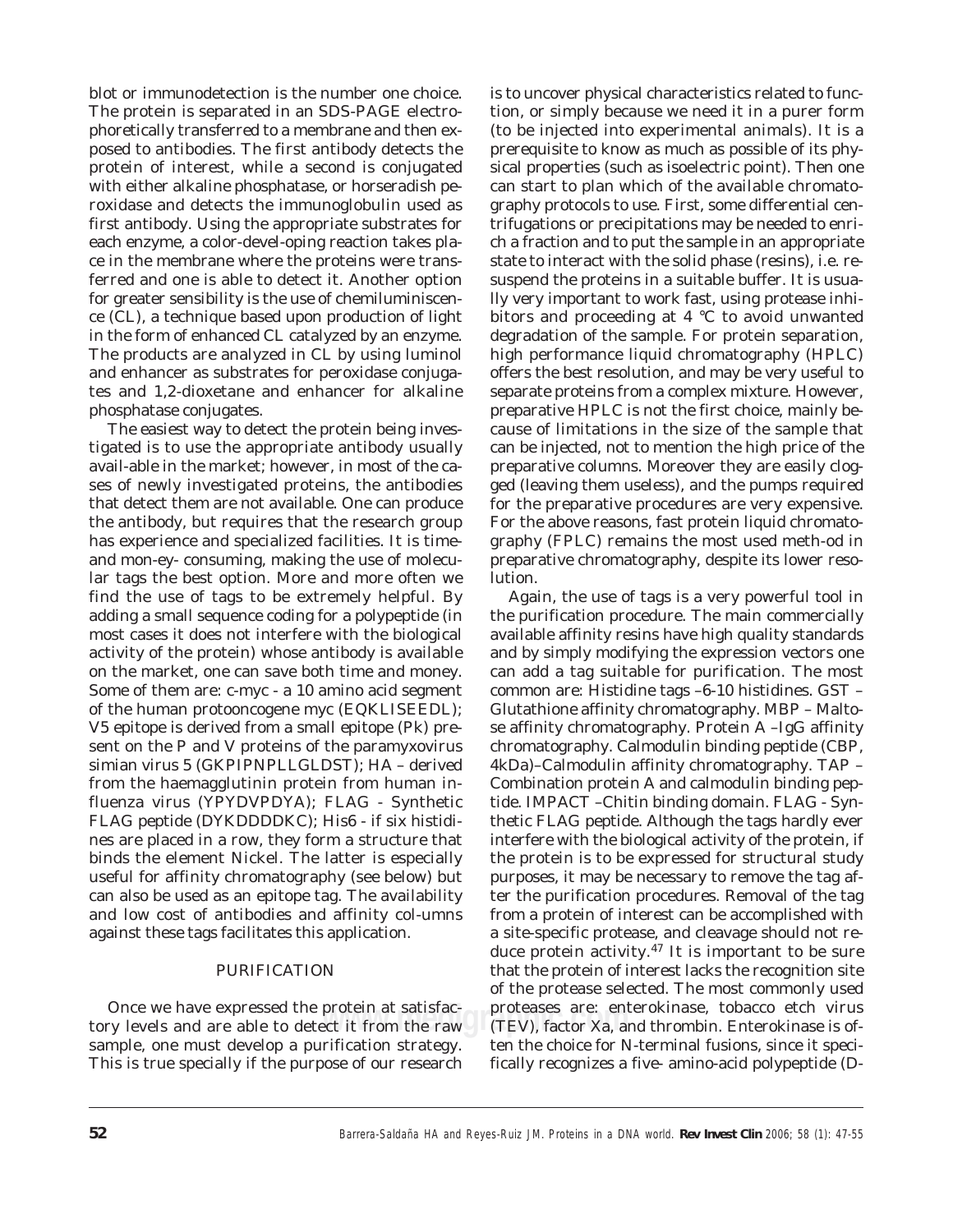$D-D-D-K-X_1$ ) and cleaves at the carboxyl site of lysine. TEV protease is a site-specific protease that has a seven-amino-acid recognition site: E-X-X-Y-X-Q-S, (being E-N-L-Y-F-Q-S the optimal sequence)<sup>48,49</sup> and X can be various amino acid residues, but not all, and cleavage occurs between the conserved glutamine and serine.50 Factor Xa cleaves at the carboxyl side of the four-amino-acid peptide I-E[D]-G-R-  $X_1$ , <sup>51</sup> where  $X_1$  can be any amino acid except arginine and proline, making it a useful tool to completely remove N-terminal affinity tags. Thrombin is a protease widely used to cleave tags, but in contrast to enterokinase and factor Xa, thrombin cleavage results in the retention of two amino acids on the C-terminal side of the cleavage point. The optimal cleavage site for thrombin has the structures of  $\mathrm{X}_4\text{-}\mathrm{X}_3\text{-}\mathrm{P-R[K]} \text{-}\mathrm{X}_1$ '- $X_2$ <sup>'</sup>, where  $X_4$  and  $X_3$  are hydrophobic amino acids and  $X_1$ ',  $X_2$ ' are non-acidic amino acids.<sup>52,53</sup> Elimination of the tag without using a protease has also been used by introducing a self-splicing intein.<sup>54</sup>

# FUNCTIONAL STUDIES

Since the protein of our interest is not being expressed in native conditions (after all, we did choose a heterologous expression system, right?), one must be sure that the protein being expressed is biological-ly active and the tests are very different from one protein to another. The protein assays are quantitative methods to determine the amount of a given activity. Some of them are: enzymatic reactions, when one is able to quantify a specific product after a reaction involving the protein of interest, the use of a radioactive-labeled substrate that changes its physical properties after interacting with our protein, measuring the ability to stimulate cell death, cell proliferation or other effect on development *in vivo*, or the retention in a DNA column, suggesting that the protein interacts with nucleic acids. Whichever assay is chosen, one must be aware that it should be experimentally convenient, meaning that it is reason-ably sensitive and easy to perform, and the assay employed must be specific for the activity of interest.

# FURTHER STUDIES

The ultimate goal of studies of a protein is gaining understanding of its structure, and being able to correlate it with, for example, possible interactions with drugs. Several techniques are available to aid in this purpose, with mass spectrometry and 2-D electrophoresis being the most used ones. Mass spectroscopy is the method of choice for protein identification and for the characterization of post-translational modifications. The two preferred methods for the ionization of proteins and peptides are electrospray ionization (ESI) treatment and matrix-assisted laser desorption ionization (MALDI) due to their effective application to a wide range of proteins and peptides. In addition, in a more elaborated and timeconsum-ing process called tandem mass spectroscopy (MS/MS), the protein to be analyzed is digested with enzymes into peptide fragments and subjected to further fragmentation and mass spectroscopy. 55, 56, 57 Obtaining a 3-D model of the protein is the final step to the journey into the understanding of the structure of a protein. The most common experimental method for obtaining a detailed picture of a protein or protein complex is to interpret the diffraction of X rays. Determining a protein's structure by X-ray crystallography consists of growing high-quality crystals of the purified protein, measuring the directions and intensities of X-ray beams diffracted from the crystals, and using computers to transform the X-ray measurements. This method produces an image of the crystal's contents that must be interpreted, which involves computer graphics to display the electron density of atoms in the molecule and the construction of a consistent molecular model.58, 59

# PERSPECTIVES

ossible interactions tunction and structure of novel proteins or help dis-<br>are available to aid cover un-known properties of long-known ones that Being that proteins are the main target for drug discovery, an important effort is dedicated to understanding their function. The field of proteomics has advanced considerably and its common applications are: target identification and validation (identifying proteins whose expression levels or activities change in disease states), identification of biomarkers from biological fluids (used to assess whether target modulation has occurred), and research of mechanisms of drug action or toxicity (screen compounds in preclinical studies for target organ toxicities as well as later on in development during clinical trials). But the practice of proteomics ranges from the identification of thousands of proteins in a particular model system, to the detailed analysis of their 3D structure, possible modifications/isoforms, and the function of a single protein. Hence producing proteins in high amounts and purity can aid in the study of function and structure of novel proteins or help disultimately will be fundamental in the development of highly specific drugs.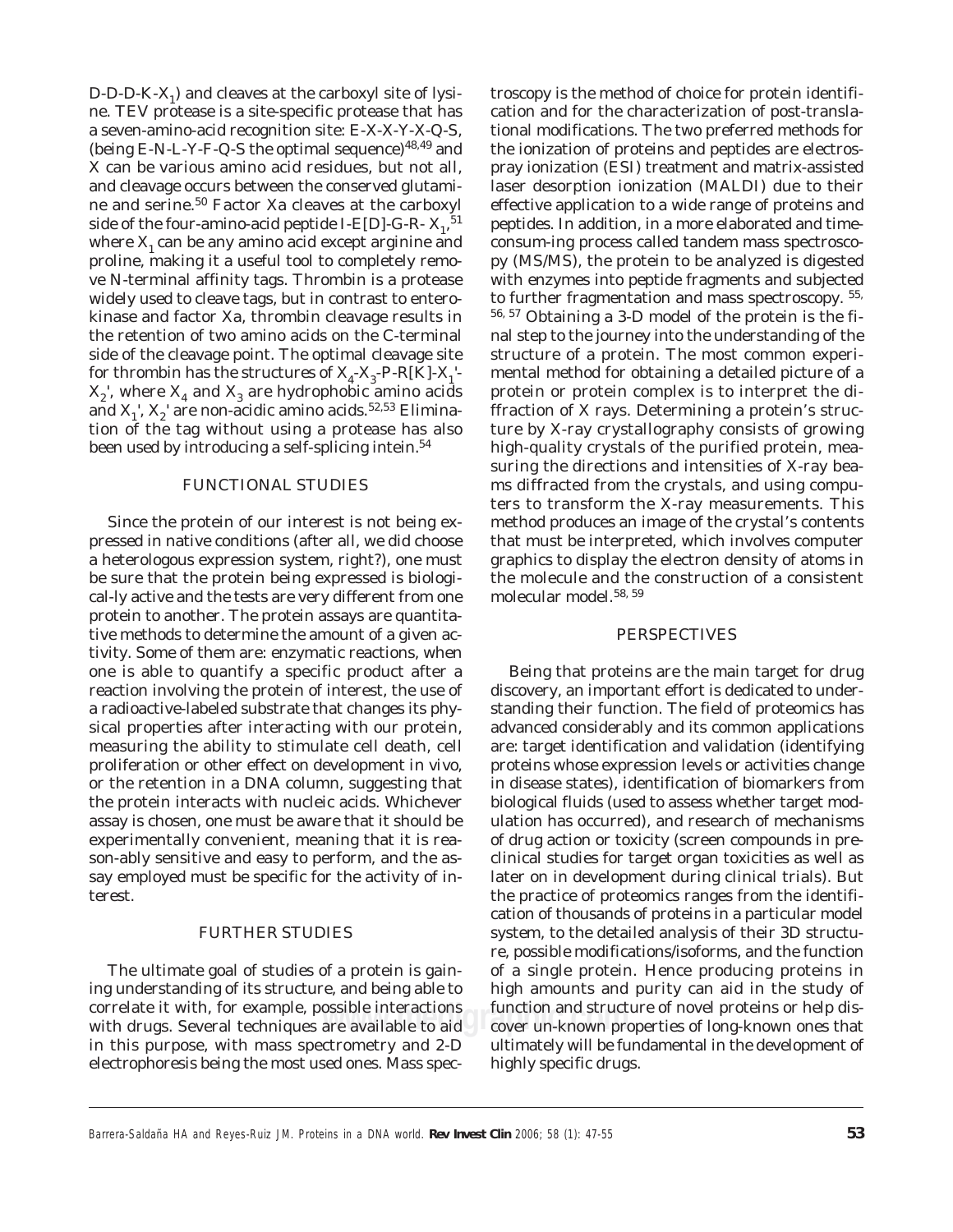# ACKNOWLENGMENTS

The authors thank Drs. William Dubinsky and Illarian V. Turko for their critical reading of the manuscript.

#### **REFERENCES**

- 1. Lander ES, Linton LM, Birren B, Nusbaum C, Zody MC, et al. Initial sequencing and analysis of the human genome. *Nature* 2001; 409: 860-921.
- 2. The Proteome Society www.proteome.org
- 3. Ward SJ. Impact of genomics in drug discovery. *Biotechniques* 2001; 31: 626.
- 4. Rai M, Padh H. Expression systems for production of heterologous proteins. *Curr Sci* 2001; 80: 1121-8.
- 5. Panda AK. Bioprocessing of therapeutic proteins from the inclusion bodies of *Escherichia coli*. *Adv Biochem Eng Biotechnol* 2003; 85: 43-93.
- 6. Kurland CG. Codon bias and gene expression. *FEBS Lett* 1991; 285: 165-9.
- 7. Dong H, Nilsson L, Kurland CG. Co-variation of tRNA abundance and codon usage in *Escherichia coli* at different growth rates. *J Mol Biol* 1996; 260: 649-63.
- 8. Humphreys DP, Sehdev M, Chapman AP, Ganesh R, Smith BJ, King LM, Glover DJ, Reeks DG, Stephens PE. High-level periplasmic expression in *Escherichia coli* using a eukaryotic signal peptide: importance of codon usage at the 5' end of the coding sequence. *Protein Expr Purif* 2000; 20: 252-64.
- 9. Del Tito BJ Jr, Ward JM, Hodgson J, Gershater CJ, Edwards H, Wysocki LA, Watson FA, Sathe G, Kane JF. Effects of a minor isoleucyl tRNA on heterologous protein translation in *Escherichia coli*. *J Bacteriol* 1995; 177: 7086-91.
- 10. McNulty DE, Claffee BA, Huddleston MJ, Kane JF. Mistranslational errors associated with the rare arginine codon CGG in *Escherichia coli*. *Protein Expr Purif* 2003; 27: 365-74.
- 11. Novagen www.novagen.com
- 12. Stratagene www.stratagene.com
- 13. Newman JR, Fuqua C. Broad-host-range expression vectors that carry the L-arabinose-inducible *Escherichia coli* ara-BAD promoter and the araC regulator. *Gene* 1999; 227: 197-203.
- 14. Kuczynska-Wisnik D, Laskowska E, Taylor A. Transcription of the ibpB heat-shock gene is under control of sigma(32)- and sigma(54)-promoters, a third regulon of heatshock re-sponse. *Biochem Biophys Res Commun* 2001; 284: 57-64.
- 15. Schallmey M, Singh A, Ward OP. Developments in the use of *Bacillus* species for industrial production. *Can J Microbiol* 2004; 50: 1-17.
- 16. de Vos WM. Gene expression systems for lactic acid bacteria. *Curr Opin Biotechnol* 1999; 2: 289-95.
- 17. Cereghino GP, Cregg JM. Applications of yeast in biotechnology: protein production and genetic analysis. *Curr Opin Biotechnol* 1999; 10: 422-7.
- 18. Brake AJ. Alpha-factor leader-directed secretion of heterologous proteins from yeast. *Methods Enzymol* 1990; 185: 408-21.
- 19. Buckholz RG, Gleeson MA. Foreign gene expression in yeast: a review. *Bio-Technology* 1991; 9: 1067-72.
- media 1982; 1991; eggs. probgical perspectively at the chemical and 1982; 4: 295-338.<br> **chemical Alexander** 1. 2005-338. 20. Romanos MA, Scorer CA, Clare JJ. Recombinant DNA technology and heterologous gene expression in yeasts. *Yeast* 1991; 8: 423-88.
- 21. Cereghino GP, Cereghino JL, Ilgen C, Cregg JM. Production of recombinant proteins in fermenter cultures of the yeast *Pichia pastoris*. *Curr Opin Biotechnol* 2002; 13: 329-32.
- 22. Gemmill TR, Trimble RB. Overview of N- and O-linked oligosaccharide structures found in various yeast species. *Biochim Biophys Acta* 1999; 1426: 227-37.
- 23. Rudd PM, Elliott T, Cresswell P, Wilson IA, Dwek RA. Roles for Glycosylation in the Immune system. *Science* 2001; 291: 2370-6.
- 24. Helenius A, Aebi M. Intracellular functions of N-linked glycans. *Science* 2001; 291: 2364-9.
- 25. Davis TR, Wickham TJ, McKenna KA, Granados RR, Shuler ML, Wood HA. Comparative recombinant protein production of eight insect cell lines. *In vitro Cell Dev Biol* 1993; 29A: 388-90.
- 26. Ikonomou L, Schneider YJ, Agathos SN. Insect cell culture for industrial production of recombinant proteins. *Appl Microbiol Biotechnol* 2003; 62: 1-20.
- 27. Joosten CE, Park TH, Shuler ML. Effect of silkworm hemolymph on N-linked glycosylation in two *Trichoplusia ni* insect cell lines. *Biotechnol Bioeng* 2003; 83: 695-705.
- 28. Invitrogen www.invitrogen.com
- 29. Benting J, Lecat S, Zacchetti D, Simons K. Protein expression in *Drosophila Schneider* cells. *Anal Biochem* 2000; 278: 59-68.
- 30. Park JH, Kim HY, Han KH, Chung IS. Optimization of transfection conditions for expression of green fluorescent protein in *Drosophila melanogaster* S2 cells. *Enzyme Microb Technol* 1999; 25: 558-63.
- 31. Smutzer G. Cell-free transcription and translation. *Scientist* 2001; 15: 22.
- 32. Spirin AS, Baranov VI, Ryabova LA, Ovodov SY, Alakhov YB. A continuous cell-free translation system capable of producing polypeptides in high yield. *Science* 1988; 242: 1162-4.
- 33. Sawasaki T, Hasegawa Y, Tsuchimochi M, Kasahara Y, Endo Y. Construction of an efficient expression vector for coupled transcription/translation in a wheat germ cell-free system. *Nucleic Acids Symp Ser* 2000; 44: 9-10.
- 34. Roche www.roche-applied-science.com
- 35. Betton JM. Rapid translation system (RTS): a promising alternative for recombinant protein production. *Curr Protein Pept Sci* 2003; 4: 73-80.
- 36. Yusibov V, Hooper DC, Spitsin SV, Fleysh N, Kean RB, Mikheeva T, Deka D, Karasev A, Cox S, Randall J, Koprowski H. Expression in plants and immunogenicity of plant virus-based experimental rabies vaccine. *Vaccine* 2002; 20: 3155-64.
- 37. Samyn-Petit B, Wajda Dubos JP, Chirat F, Coddeville B, Demaizieres G, Farrer S, Slomianny MC, Theisen M, Delannoy P. Comparative analysis of the site-specific N-glycosylation of human lactoferrin produced in maize and tobacco plants. *Eur J Biochem* 2003; 270: 3235-42.
- 38. Ohya K, Matsumura T, Ohashi K, Onuma M, Sugimoto C. Expression of two subtypes of human IFN-alpha in transgenic potato plants. *J Interferon Cytokine Res* 2001; 8: 595-602.
- 39. van Berkel PH, Welling MM, Geerts M, van Veen HA, Ravensbergen B, Salaheddine M, Pauwels EK, Pieper F, Nuijens JH, Nibbering PH. Large scale production of recombinant human lactoferrin in the milk of transgenic cows. *Nat Biotechnol* 2002; 5: 484-7.
- 40. Gilbert AB. Egg albumen and its formation. Physiology and Biochemistry of the Domestic Fowl (Bell, D.J., Free, B.M. eds), 1984; pp. 1291-1329, Academic Press.
- 41. Ivarie R. Avian transgenesis: progress towards the promise. *Trends Biotechnol* 2003; 21: 14-9.
- 42. Tranter HS, Board RB. The antimicrobial defense of avian eggs: biological perspective and chemical basis. *J Appl Bio-*
- 43. Harvey AJ, Speksnijder G, Baugh LR, Morris JA, Ivarie R. Expression of exogenous protein in the egg white of transgenic chickens. *Nat Biotechnol* 2002; 20: 396-9.